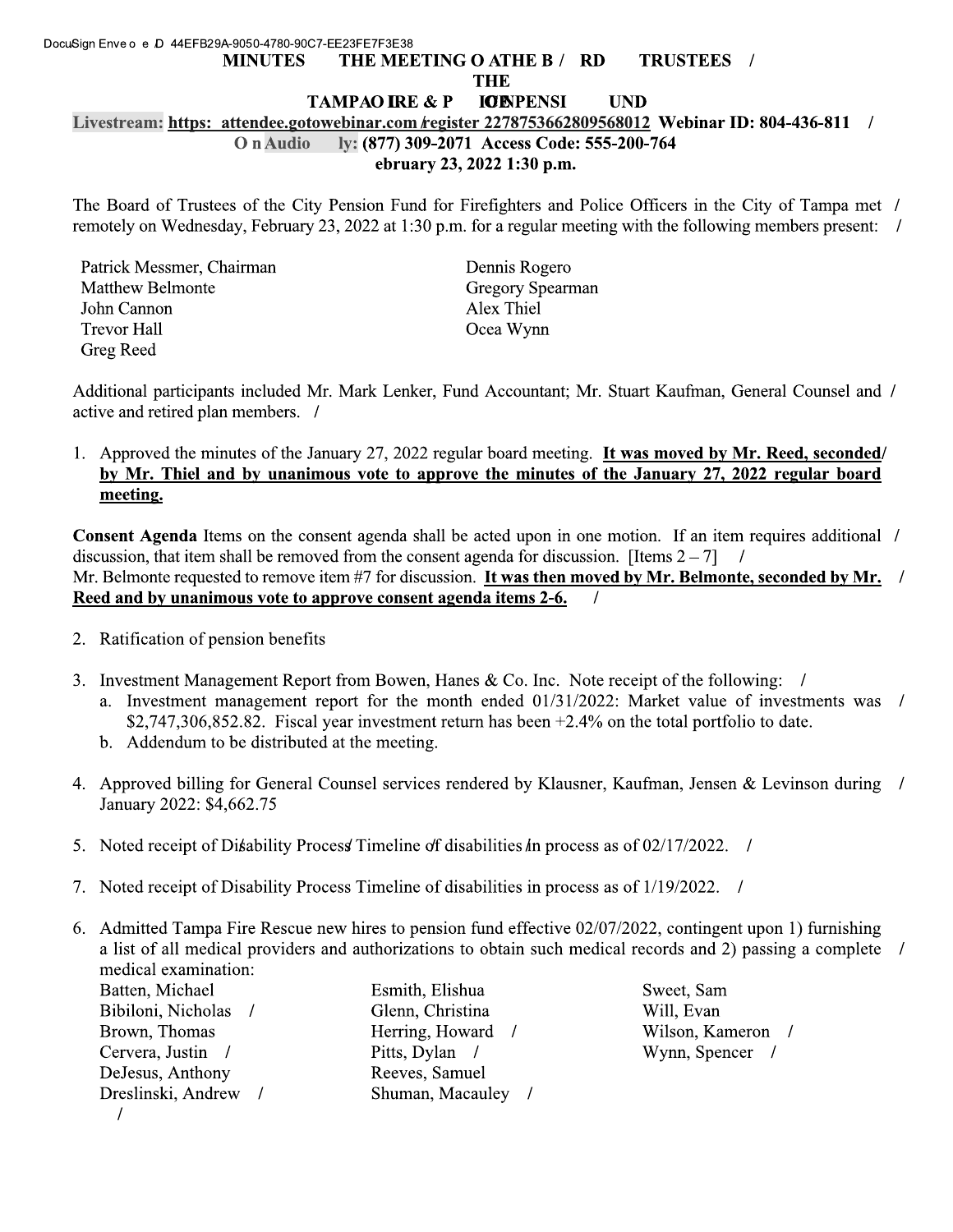7. Admitted Tampa P lice epartment new hires t pensi n fund effective 02/21/2022, c ntingent up n 1) furnishing a list f all medical pr viders and auth rizati ns t btain such medical rec rds and 2) passing a D c mplete medical examinati n: Christy, T ny Hutchins n, Stefan Petit, Austin  $C$  x, Sc tty Jas n, J shua Sanchez, Le nard D

eJesus, Kyle uverne, Charmaine D Errante, Laurie Evans, rys n D Guerrieri, rianne D Harsin, Land n H well, Christ pher D

Jeffers n, Jeremy D J hns n, Travis Maj r, arnell Muns n, Alexander D Murphy, anni D Naval, Ivan Nels n, J shua D

Sarquist, Jessica Serran, Peter T uirbi, achir Urdiales, enjamin D White, ev n D Withers, Oksana D

Mr. elm onte n ted that Laurie Errante and Jeremy Jeffers n did n t pass their state certificati ns and were theref ren t hired as p lice fficers at this time. It was moved by Mr. Belmonte, seconded by Mr. Thiel D and by unanimous vote to amend the list of approved officers with the removal of Ms. Errante and Mr. Jefferson.

8. Financial Rep rting Presentati n by Mark Lenker, CPA f N bles, ecker, Lenker & Card s. Financial statements t be reviewed at meeting f r m onth ended  $12/31/2021$  – market value f assets was \$2,948,749,240.06. Mr. Lenker pr vided his verview f the Fund f r the calendar year end and January and t k questi ns fr m the ard. It was moved by Mr. Reed, seconded by Mr. Belmonte and by unanimous D vote to accept the financial statements as provided by Mr. Lenker. D

## New usiness

- 9. N ted receipt flisting fupc ming c nferences. iscl sure fplanned attendance, if any. Mr. elm onte, Mr. Cann n, Mr. Messmer, Mr. R ger, Mr. Thiel, and Ms. Wynn all declared f r the FPPTA D Annual C nference in Orland in June. Item 9 was received and filed. D
- 10. Chair's call f r any new business items fr m trustees t be placed n next agenda. N ne. D
- 11. Chair's rep rt: N ne. D
- 12. Plan Administrati n: Update n PAS implementati n, external audit, annual state rep rt. Ms. Weber updated the ard n the number f enr llees f r Member irect thus far. She reviewed the verage f empl yee c ntributi ns as it related t the audit pr cess and timing f the state rep rt. F ll wing a brief discussi n, it was moved by Mr. Rogero, seconded by Mr. Reed and by unanimous vote to provide D a draft copy of the audit to the City's Chief Financial Officer upon receipt and review by the Plan D Administrator.
- 13. Att rney's rep rt: N ne.

Litigati n – Update by att rney, if any. [Items  $14 - 15$ ] Mr. Kaufman pr vided an update n the Fund's litigati n D cases. Items 14 and 15 were received and filed. D

| 14. Artz Lawsuit D D                     | D | $D$ $2nd$ istrict C urt f Appeals Case N.<br>Hillsb r ugh C unty Circuit C urt Case N . 07-012048 D | 2 15-1342 |  |
|------------------------------------------|---|-----------------------------------------------------------------------------------------------------|-----------|--|
| 15. Appel Petiti n f r Writ f Certi rari |   | $2nd$ istrict C urt f Appeals Case N . D 2 18-4443 D                                                |           |  |